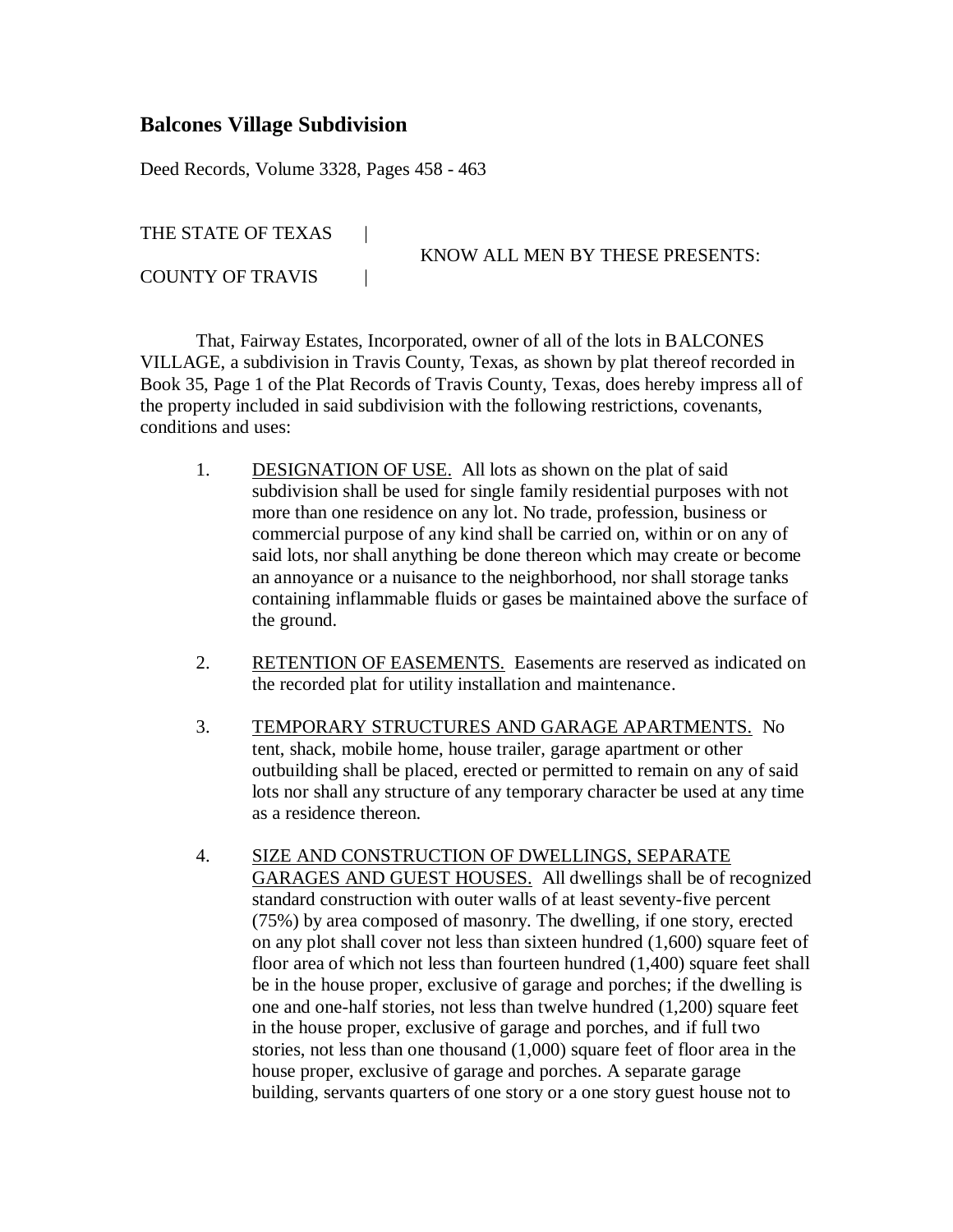exceed six hundred (600) square feet of floor area will be permitted provided that such structure or structures be attached to the main residence by common wall or by a covered passage way, and the outer walls of such structure be the same construction and percentage by area of masonry as the main dwelling; provided that the main dwelling be substantially completed prior to erection of such structure and provided further that all other restrictions, covenants, conditions and uses herein are complied with. Ornamental structures, fences and walls are permitted subject to approval in writing of the developer or in the alternative by the architectural committee referred to under Paragraph No. 7.

- 5. MINIMUM PLOT SIZE. No structure shall be erected or placed on any plot which plot has an average width of less than eighty (80) feet, nor shall any plot be re-subdivided into plots facing a side-street, or into plots any one of which shall have a width of less than eighty (80) feet at the front property line. For the purpose of these restrictions, a "plot" shall consist of a lot or lots having contiguous frontage and an average width of not less than eighty (80) feet. Notwithstanding the foregoing, any plot as now subdivided and delineated on the plat of said subdivision shall be considered a plot.
- 6. SET-BACK, FRONT LINE AND REAR LINE. No structure shall be located or erected on any lot nearer to the front plot line than as indicated by the "building line" shown on the recorded plat of said subdivision, nor nearer than five (5) feet to any side plot line except that the total combined set-back from both sides shall in no event be less than fifteen (15) feet nor nearer than twenty (20) feet to the rear plot line unless first approved by the architectural committee.

No permanent fence, wall or hedge shall be maintained forward of the front wall line of the respective dwelling except retaining walls of not over six (6) inches above lot grade.

No radio or television or guy wires shall be maintained on any portion of any lot forward of the front wall line of the respective dwelling.

7. ARCHITECTURAL CONTROL. For the purpose of insuring the development of the subdivision as a residential area of high standards, the developer or in the alternative an architectural committee, composed of James H. McCullick, W. B. Cotton and Alfred Lehtonen, reserves the right to regulate and control the dwellings or structures or other improvements placed on each lot. No dwelling, wall, fence or other structure shall be placed upon such lot until the plan therefor and the plot plan have been approved in writing by the developer or the architectural committee or by an appointee of the architectural committee. Refusal of approval of the plans and specifications by the developer or by the architectural committee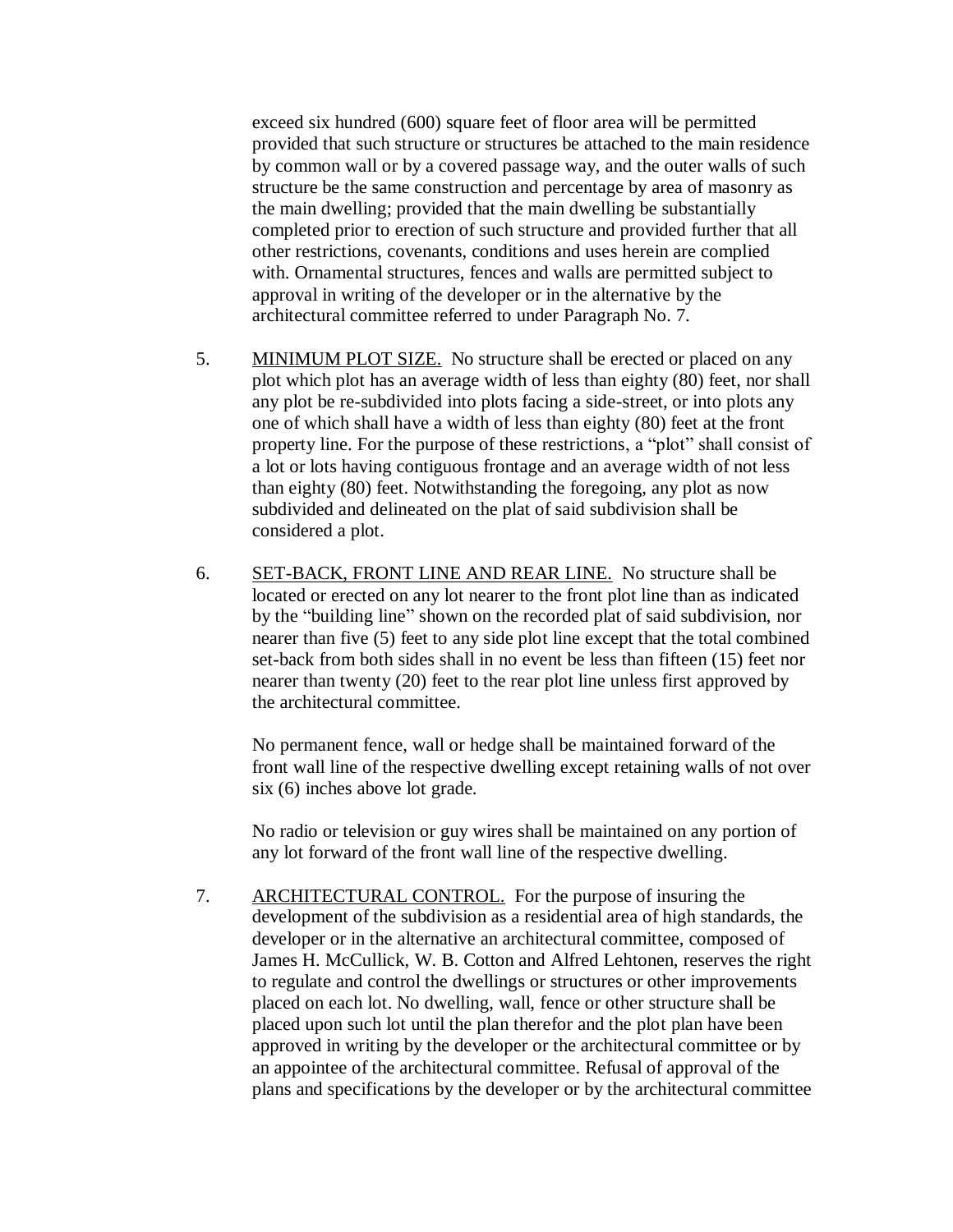may be based on any ground including purely aesthetic grounds which in the sole and uncontrolled discretion of the developer or architectural committee shall seem sufficient. No alterations in the exterior appearance of any dwelling or structure shall be made without like approval. No dwelling or other structure shall remain unfinished for more than one (1) year after the same has been commenced.

- 8. ANIMALS. No animals, livestock or poultry shall be raised, bred or kept on any lot except that cats, dogs or other household pets may be kept provided that they are not kept, bred or maintained for any commercial purpose.
- 9. CLEANLINESS. No trash, ashes or any other refuse may be thrown or dumped on any vacant lot, park or drainage area in said subdivision.
- 10. SEWAGE. No dwelling in this subdivision shall be serviced other than by a public utility sanitary sewage system or a septic tank of not less than five hundred (500) gallon capacity with connecting drain field having not less than one hundred fifty (150) feet of lateral lines and the construction and installation thereof meeting the approval of the City/County Health Department.
- 11. GENERAL PROVISIONS. These provisions are hereby declared to be restrictions, conditions, covenants and uses running with the land and shall be fully binding on all persons acquiring property in BALCONES VILLAGE whether by descent, devise, purchase or otherwise and every person by the acceptance of title to any lot in this subdivision shall thereby agree to abide by and fully perform the foregoing restrictions, conditions, covenants and uses which shall be binding until January 1, 1987. On and after January 1, 1987, said restrictions, conditions, covenants and uses shall be automatically extended for successive periods of ten (10) years unless changed in whole or in part by a vote of three-fourths (3/4) majority of the then owners of the lots in BALCONES VILLAGE, each lot or plot to admit of one (1) vote.
- 12. PENALTY PROVISIONS. If any person or persons shall violate or attempt to violate any of the above restrictions, conditions, covenants and uses, it shall be lawful for any other person or persons owning any of the lots in BALCONES VILLAGE to prosecute proceedings in law or in equity against the person or persons violating or attempting such violation to prevent him or them from so doing, or to recover damages for such violation. No act or omission on the part of any of the beneficiaries of the covenants, conditions, restrictions and uses herein contained shall ever operate as a waiver of the operation of or the endorsement of any such covenants, conditions, restrictions and uses.